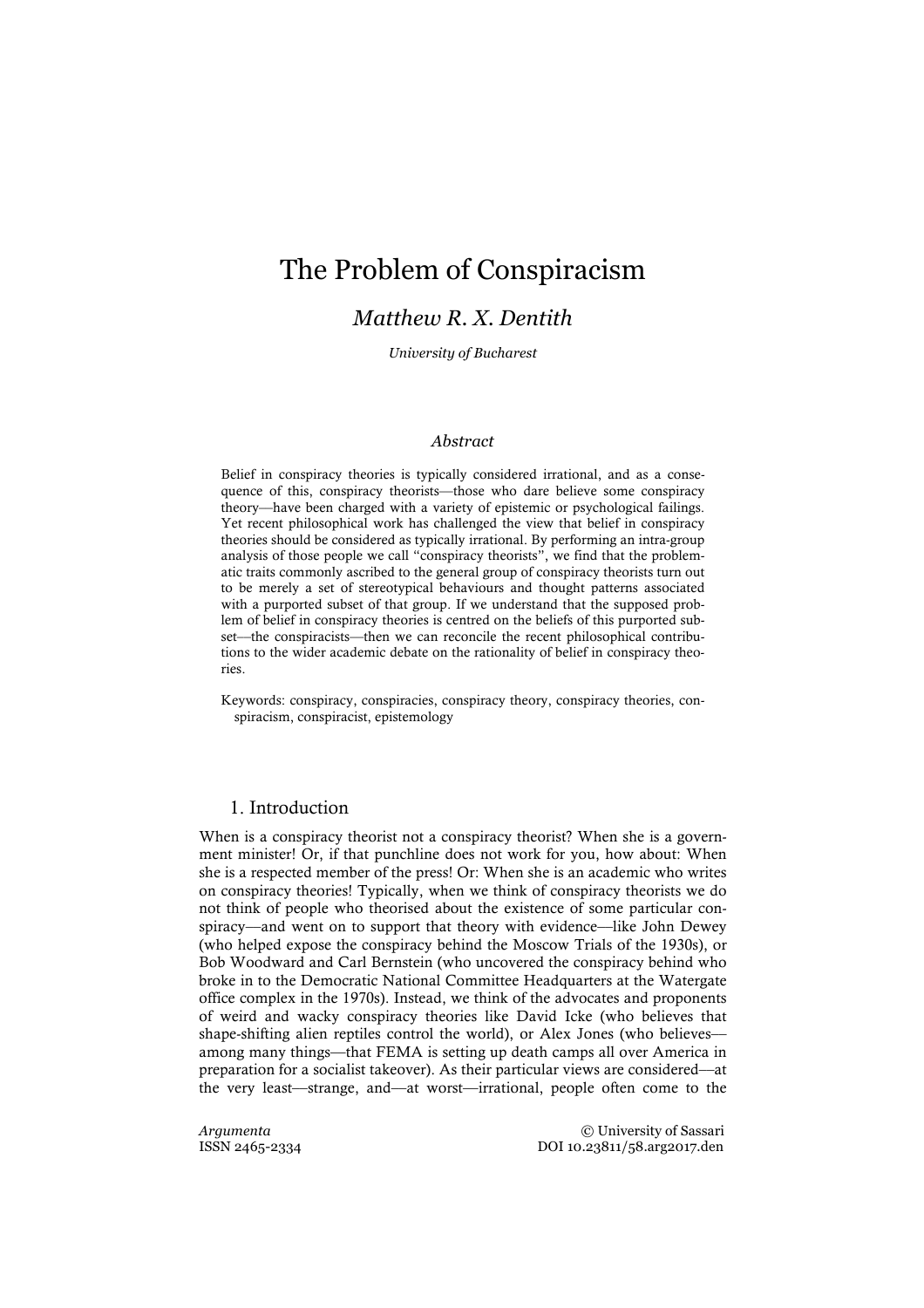conclusion that conspiracy theories are the kind of thing deeply-weird people believe.

Associating conspiracy theories with the noteworthy advocates or proponents of such theories is understandable. Many of these proponents came up, or––at the very least––popularised the theories in question. However, it does not follow that our views about people like David Icke or Alex Jones tells us much, if anything, about the merit of their theories. This approach of characterising belief in conspiracy theories generally because of the faults of certain conspiracy theorists, I argue, gets the matter of analysing belief in conspiracy theories backto-front. To show this, we will first look at the works of Karl Popper and Richard Hofstadter, which set the stage for this analysis. The work of these elder statesmen will then be contrasted with recent work on the issue in Philosophy, which is more sympathetic towards conspiracy theorising. We will then compare the current philosophical project examining belief in conspiracy theories with the work coming out from the social sciences, which centres discussion of belief in conspiracy theories in terms of conspiracy theorists suffering from a variety of epistemic or psychological vices, which is often put under the label of "conspiracist ideation", or "Conspiracism". My contention is that we cannot use the class of conspiracists as a general reason to be suspicious of conspiracy theorising in particular, and that the faults of the conspiracist are––should such theorists even exist––overrated.

#### 2. Back to the Beginning: Popper and Hofstadter

Much of the contemporary discussion of conspiracy theories and conspiracy theorists comes out of replies to––or extensions of––the seminal works of Karl Popper or Richard Hofstadter. For example, Popper's (albeit brief) discussion in "The open society and its enemies" frames talk of conspiracy theories with respect to the thesis of the "conspiracy theory of society": conspiracy theorists believe that history can be explained as the result of successive and successful conspiracies. Popper's argument against the conspiracy theory of society is that as it is obvious history is not the result of a succession of conspiracies, conspiracy theorists must be wrong. Belief in conspiracy theories turns out to be, by extension, irrational. 1

Richard Hofstadter––some twenty years later––characterised belief in conspiracy theories as being similar to paranoid ideation. <sup>2</sup> The "paranoid style", as Hofstadter dubbed it, is an analogy between belief in conspiracy theoriescharacterised as the belief that sinister conspiracies are behind everything—and classical paranoia. Hofstadter was not making a clinical diagnosis that conspiracy theorists are paranoiacs. Rather, our suspicion of conspiracy theories *generally* is justified because of how closely such conspiratorial claims *resemble* paranoid ideation. If paranoiac ideation is irrational, then belief in conspiracy theories will, by analogy, be irrational too.

Both Hofstadter and Popper agree that conspiracies occur. Whenever two or more people plot (a conspiracy requires more than just a lone wolf), typically in secret towards some end, then we have a *prima facie* example of conspiratorial behaviour. For Popper, then, the issue was one of justification: conspiracy theo-

 $1$  Popper 1972: 341-42.

<sup>&</sup>lt;sup>2</sup> Hofstadter 1965.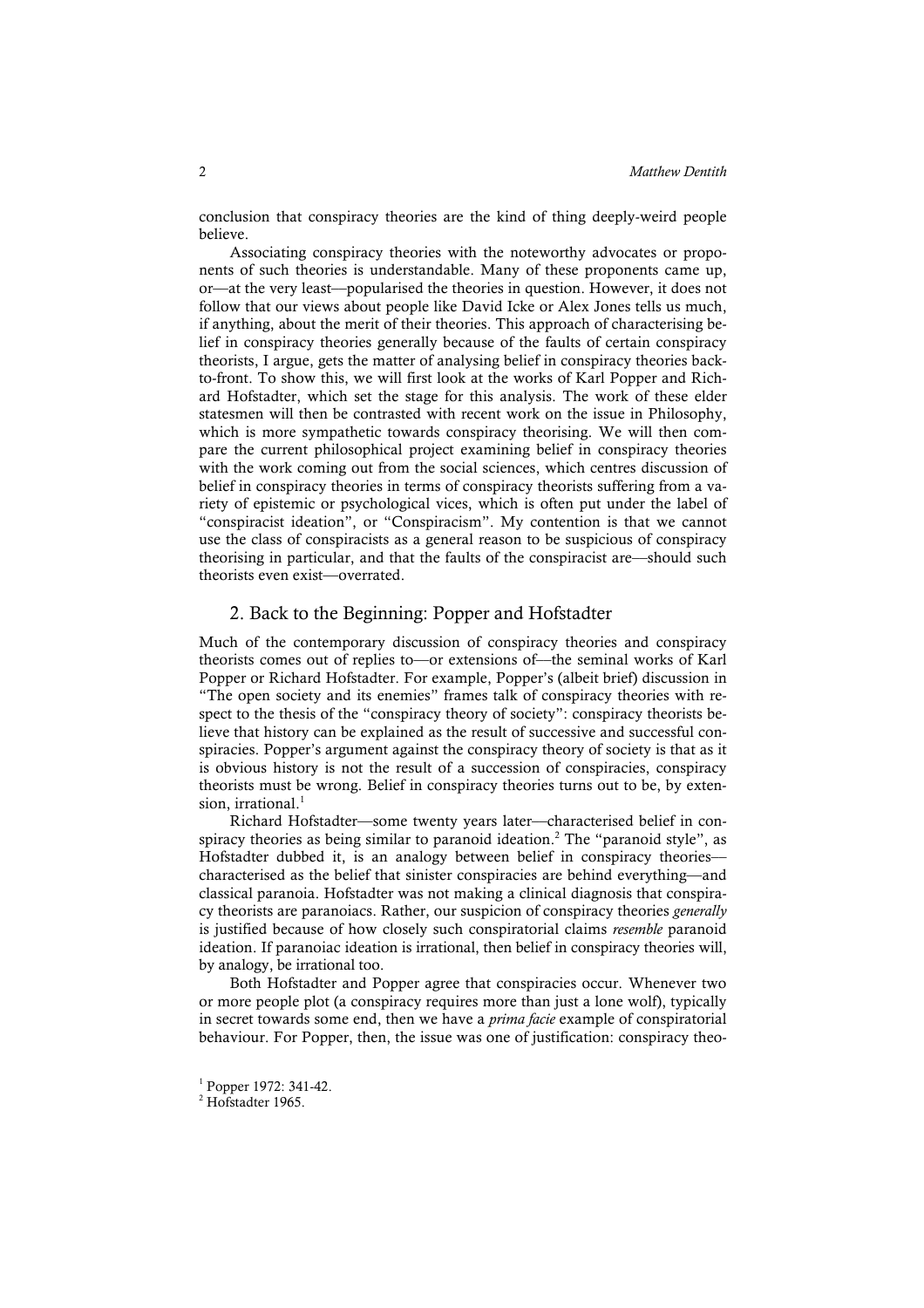rists simply ascribe too much causal power to conspirators and their conspiracies, and thus do not have good reason to believe conspiracies are the motive force in history. Hofstadter's critique was phrased along folk-psychological lines: paranoiacs have a predisposition to think they are being persecuted when they are not, and conspiracy theorists see powerful conspiracies against them where none exist.

The central worry captured by Popper and Hofstadter, then––a concern which continues to resonate throughout the literature as we will see—is that while conspiracies may very well occur, the kind of people who believe in *theories* about conspiracies––conspiracy theorists––do not form these beliefs in the right way, or for the right reasons. That is to say, the problem with conspiracy theories is typically taken to be something to do with the character of the conspiracy theorist. But can we really explain away what, if anything, is wrong with belief in conspiracy theories simply by appealing to the character flaws of conspiracy theorists?

# 3. Conspiracy Theories and Conspiracy Theorists

The term "conspiracy theory", at least in academic circles, is often used as a pejorative. Yet when broken down into its constituent parts, the term "conspiracy theory" merely suggests some theory about a conspiracy, one which attempts to explain the occurrence of some event with reference to a conspiracy as a salient cause. This is certainly the position of much recent philosophical work on the subject. Philosophers such as Brian L. Keeley,<sup>3</sup> Charles Pigden,<sup>4</sup> David Coady,<sup>5</sup> Lee Basham, $6$  and myself<sup>7</sup> have all argued for some variation of the following definition:

#### *Conspiracy theory:* any explanation of an event which cites the existence of a conspiracy as a salient cause.

According to views which fit this definition, belief in a *particular* conspiracy theory will be rational when the conspiracy theory ends up being in the pool of the best, or most plausible, explanatory hypotheses for some event. Views which fall under the rubric of this kind of definition tend to share the following two features:

- 1. They allow us to analyse the different kinds of conspiratorial activity covered by the term "conspiracy theory", and
- 2. The analysis of this broader class of conspiratorial explanations shows that belief in conspiracy theories is explicable—if not outright rational—in a range of cases.

Such a definition also allows ordinary users to escape the linguistic trap of saying say "I'm not a conspiracy theorist, but..." since––by this definition––we all turn out to be conspiracy theorists of some stripe. As Charles Pigden has written (and reiterated in a number of papers):

<sup>4</sup> Pigden in press.

 $3$  Keeley 2007.

 $5 \overline{\text{Coadv 2012}}$ .

 $6$  Basham 2011.

 $7$  Dentith 2016.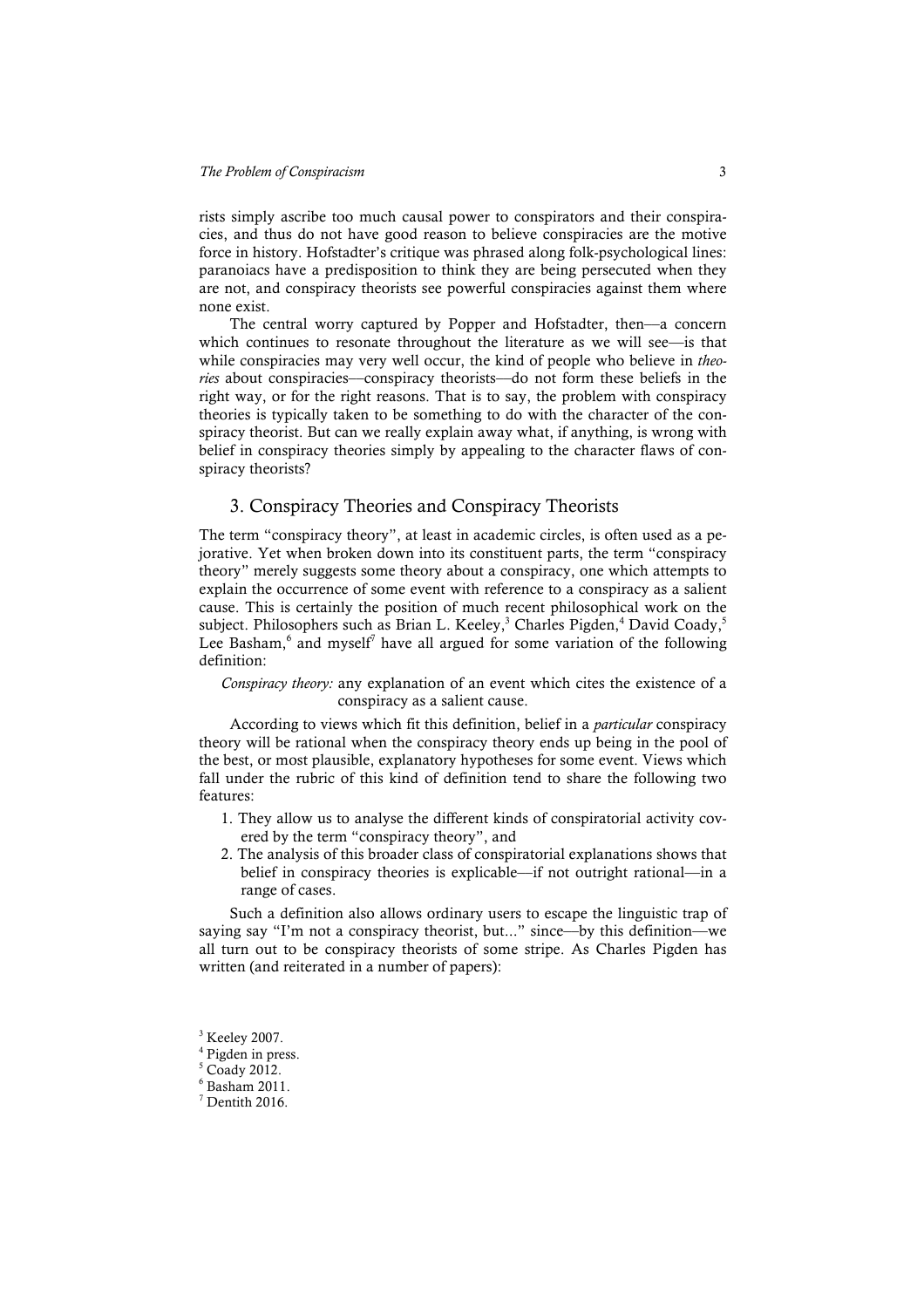Every historically and politically literate person believes and is prepared to believe some conspiracy theories, since both history and the nightly news present many conspiracy theories as facts and others as reasonable hypotheses. You can't be a politically or historically literate person unless you think that although history and the nightly news may have been distorted, they have *not* been systematically faked, that is, that they are reasonably reliable. So every historically and politically literate person believes that *some* of the conspiracies reported by history and the nightly news are real, and thus that the corresponding conspiracy theories are true. It is therefore a condition of being a politically and historically literate person that you accept some conspiracy theories.<sup>8</sup>

#### 3.1 Particularism About Conspiracy Theories

The aforementioned philosophers are––in the parlance of Joel Buenting and Jason Taylor-"Particularists", whose works on these things we call "conspiracy theories" critique endemic generalising strategies in the wider academic literature. According to Buenting and Taylor, we can contrast the particularist position with what they call "Generalism". <sup>9</sup> According to the Generalist, conspiracy theories can be assessed *as a class* without needing to first consider the merits of particular conspiracy theories. Generalists––by-and-large––take it that conspiracy theories are typically examples of irrational beliefs, pointing towards specific, and problematic examples of belief in conspiracy theories as emblematic of belief in conspiracy theories as a whole. For example, they claim conspiracy theorists commit basic errors in probabilistic reasoning,<sup>10</sup> suffer from crippled epis $temologies<sup>11</sup>$  or that there are serious negative social consequences to belief in conspiracy theories.<sup>12</sup> From this they derive their justification for a *prima facie* suspicion that belief in conspiracy theories is *generally* irrational.

Particularists, however, argue that the rationality of any given conspiracy theory can only be assessed by considering the evidence for and against *particular* conspiracy theories. That is to say, we need to take each and every conspiracy theory and judge it on its respective merits. We cannot simply treat it as "another of those *weird* conspiracy theories". Particularists will point to a litany of recent, and proven conspiratorial activities which had previously been pejoratively labelled as "conspiracy theories": the Gulf of Tonkin incident in 1964; the Ford Pinto Scandal of 1977; the Snowden revelations of 2013; and the Volkswagen Emissions Scandal of 2015. Not just that; they will also point towards work by historians which shows that sometimes acting conspiratorially but claiming suspicions about said activity are just vapid conspiracy theories––is part-and-parcel of our recent history.<sup>13</sup>

For the Particularist, then, there is no principled distinction between a conspiracy theory and the explanation of a historical event which cites a known

<sup>8</sup> Pigden in press. See also David Coady's concise summation of Pigden's argument in Coady 2012.

<sup>&</sup>lt;sup>9</sup> Buenting and Taylor 2010.

<sup>&</sup>lt;sup>10</sup> Brotherton and French 2014.

 $11$  Sunstein 2009.

<sup>&</sup>lt;sup>12</sup> Douglas and Jolley 2014.

<sup>&</sup>lt;sup>13</sup> For example, Kathryn S. Olmsted's book *Real enemies*, which covers the secrecy behind the US's entry into the First World War, the ills of the McCarthy Era, and the misrepresentations by authorities in the wake of 9/11 for political point-scoring (Olmsted 2009).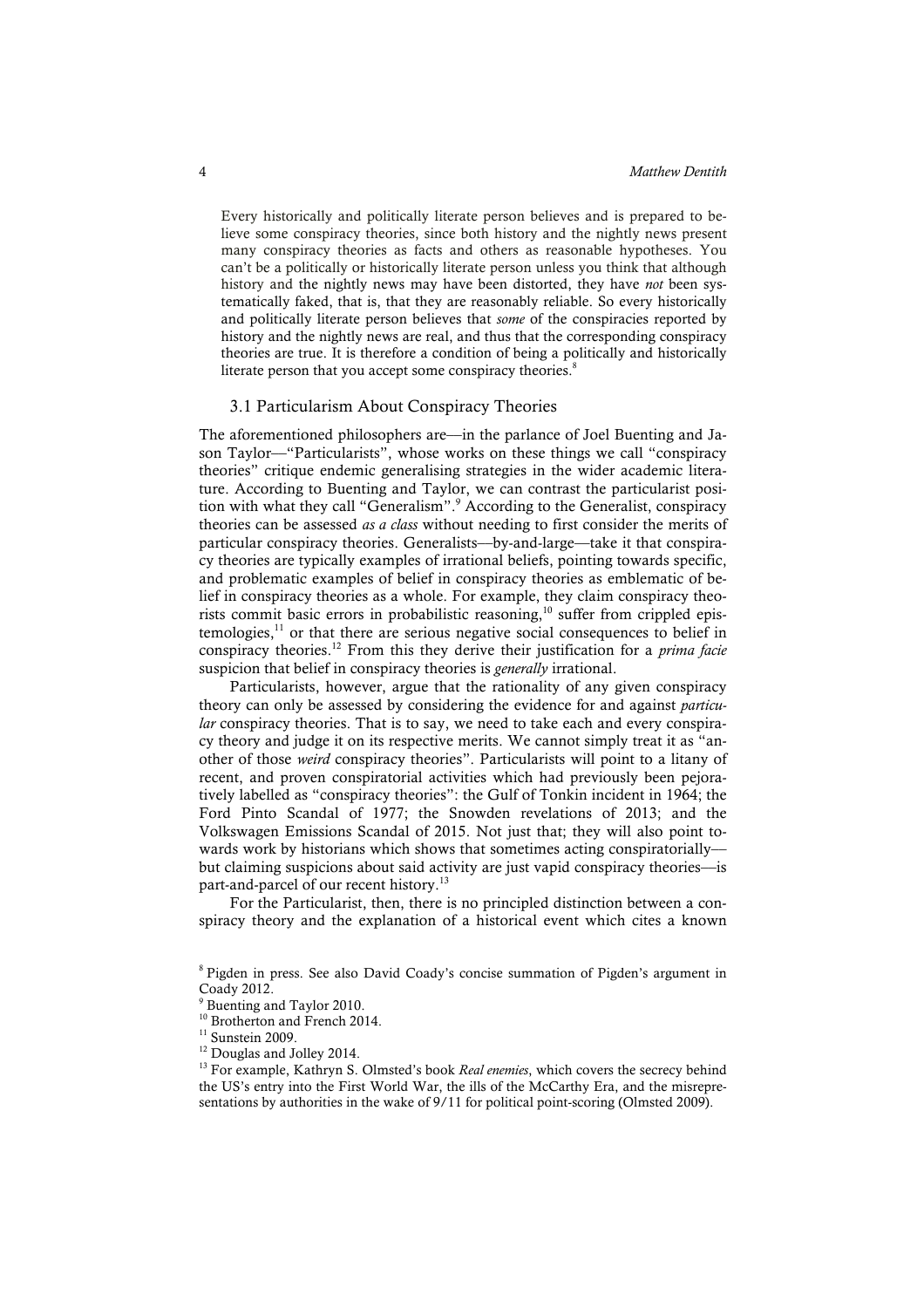conspiracy (such as the assassination of Julius Caesar in 44BCE), since they are all examples of explanatory hypotheses which cite conspiracy theories as salient causes of some event. The worry that the Particularist is attuned to is that we tend to express worries about conspiracy theories *generally* before we begin to even analyse them. That is, the generalist view that conspiracy theories are *typically* bunk trumps the realisation we should be assessing such theories––as we should any theory––on their evidential merits.

Particularists do not think that belief in all conspiracy theories is quintessentially rational. Rather, they argue that we cannot dismiss belief in conspiracy theories *generally* just because of the perceived faults of a few conspiracy theories, or theorists. As David Coady argues, it is a standard tactic to deride specific conspiracy theorists, and thus conspiracy theories in general. However, we cannot claim such theories or theorists are undesirable *merely* because they are *conspiracy* theories or theorists. Rather, we would need to establish a connection between being a conspiracy theory or theorist *and* said undesirable characteristics. <sup>14</sup> As such, adopting a *prima facie* suspicion of conspiracy theories *generally* before assessing the particulars of a given conspiracy theory gets things back-tofront, which is to say that fronting "theory" with "conspiracy" should not make a difference as to how we go about assessing claims about the world.

Assessing particular conspiracy theories on their merits is no arduous duty, and Particularists argue not just that their position is epistemically defensible, but the generalist strategy––when considered carefully––is both inconsistent, and has a number of unfortunate consequences. For a start, Generalism relies upon a naïve understanding of the appeal to authority, as well as the role of officialness and endorsements in the rival theories to conspiracy theories, a point David Coady has stressed.<sup>15</sup> For another, Generalists end up looking confused; they fail to principally accommodate both the conspiracy theories they take to be irrational, and theories which cite conspiracies as salient causes that they happen to endorse as warranted; Lee Basham has taken such confusions to task in his work. <sup>16</sup> There is also the social cost of Generalism, a point Charles Pigden has pressed. Pigden argues that we can—and indeed should––expect certain segments of the population––such as investigative journalists, public prosecutors, and other officials who deal with the detection of corruption and malfeasance––to treat conspiracy theories seriously so we do not (necessarily) have to. There is, after all, an ethical case for Particularism, given that *if* conspiracies are occurring, we ought to be investigating them. The fact, then, that journalists, *et al*., typically treat claims of conspiracy with disdain has the unfortunate consequence of making it all the easier for conspirators to get away with their work, the consequence of which sometimes is literally getting away with murder.<sup>17 18</sup>

Still, it is easy to understand what motivates the various pejorative connotations of both "conspiracy theory" and "conspiracy theorist". Nearly all of us

<sup>&</sup>lt;sup>14</sup> Coady 2012.

<sup>&</sup>lt;sup>15</sup> Coady 2007.

 $16$  Basham 2011.

 $17$  Basham argues that there are certain stories which are "too toxic" to be reported by the media or public officials, which is to say that generalism about conspiracy theories has produced a reticence to talk about real conspiracies by the very people we should expect to expose them (Basham 2017).

<sup>&</sup>lt;sup>18</sup> Pidgen 2016. See also his earlier piece, "Conspiracy Theories and the Conventional Wisdom Revisited" (Pigden in press).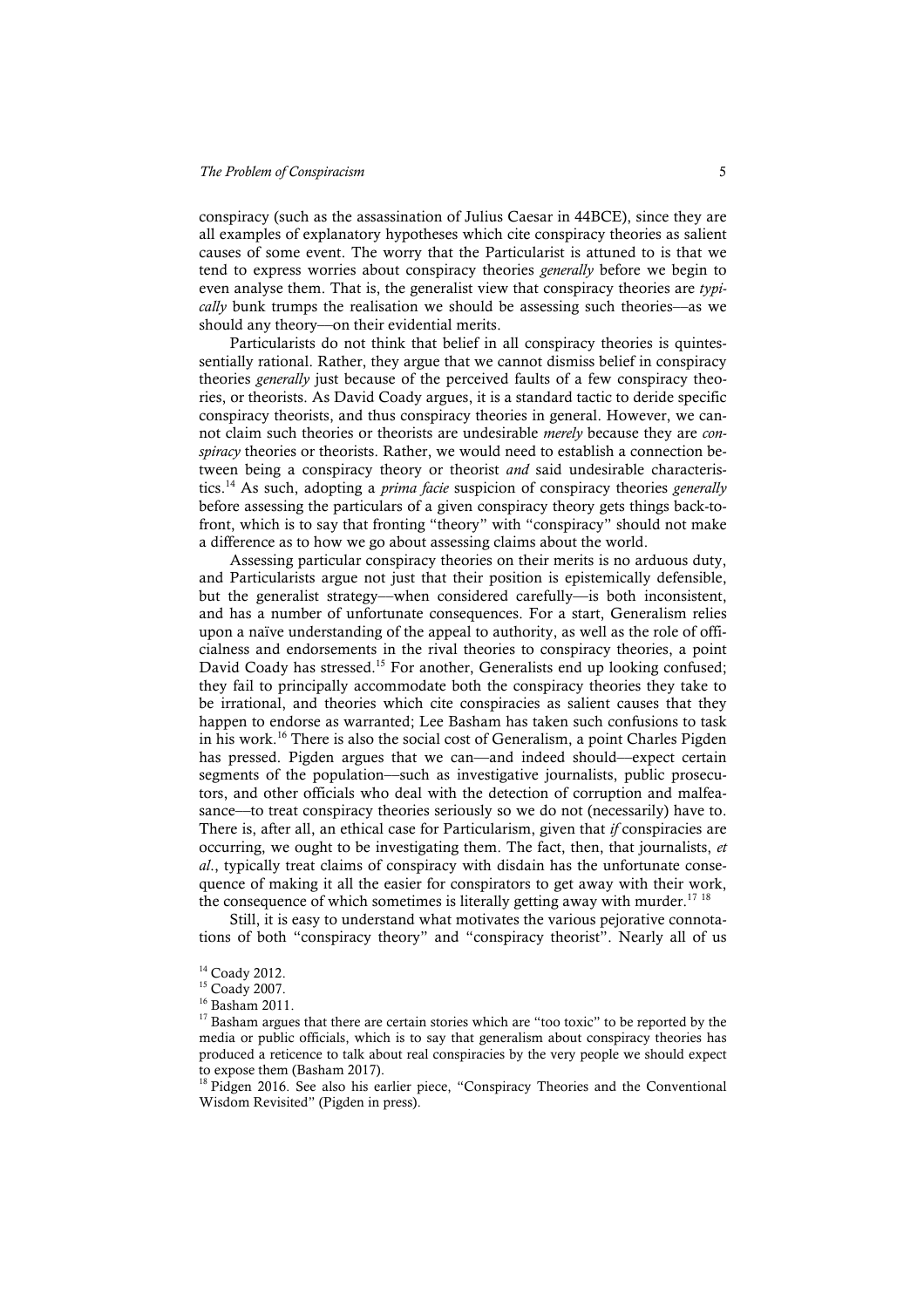have, at some point, said "I'm not a conspiracy theorist, but ..." whilst advancing what is clearly a theory about some conspiracy. When we say "I'm not a conspiracy theorist, but…" we are, typically, asserting some *theory* about a *conspiracy* which we happen to think is justified by the available evidence, whilst trying to avoid being lumped in with the weird and wacky conspiracy theorists of this world. Yet a careful consideration of the term "conspiracy theory" shows that this piece of linguistic gymnastics is unnecessary.

At issue, then, is a distinction between the merits of particular conspiracy theories, and the views of particular conspiracy theorists. We worry about being compared to certain conspiracy theorists, and so avoid talk of anything that could be construed as one of those "perfidious conspiracy theories". Yet this is obviously a problem, because if belief in a particular conspiracy theory is rational according to the evidence, it should not matter who else happens to believe it.

The problem, then, is one of perception. It is not obvious that belief in particular conspiracy theories is irrational. Rather, the issue is being considered a particular *kind* of conspiracy theorist, one who seemingly believes in the existence of conspiracies *sans* evidence, good reason, or just happens to believe such theories as a matter of course.

#### 3.2 Particular Problems with Generalist Positions

This distinction between talk of the peculiarities of certain conspiracy theorists, and the merit of particular conspiracy theories is curiously lacking in much recent work outside of Philosophy. For example, Karen M. Douglas and Robbie M. Sutton claim "[I]n the main conspiracy theories are unproven, often rather fanciful alternatives to mainstream accounts", $\frac{19}{12}$  and argue that conspiracy theorists are likely to believe conspiracy theories because they are more likely to sympathise with conspirators. In a more recent paper, Douglas and Michael J. Wood write: "[T]he specifics of a conspiracy theory are less important than its identity as a conspiracy and its opposition to the official explanation".<sup>20</sup> Alessandro Bessi, Mauro Coletto, George Alexandru Davidescu, Antonio Scala, Guido Caldarelli and Walter Quattrociocchi characterise conspiracy theories as "Narratives [which] tend to reduce the complexity of reality and are able to contain the uncertainty they generate".<sup>21</sup> These are all examples of generalist positions, which take the beliefs or behaviours of some conspiracy theorists as being indicative of what belief in conspiracy theories *generally* entails.

There are also conspiracy theory theorists who take it that the beliefs or behaviours of some conspiracy theorists naturally lead to negative social consequences, and this, then, is a reason to dismiss conspiracy theories *generally*. For example, Stephan Lewandowsky, Klaus Oberauer and Gilles E. Gignac claim their "results identify conspiracist ideation as a personality factor or cognitive style[.]" which is immune to evidence-based thinking.<sup>22</sup> Karen M. Douglas and

<sup>&</sup>lt;sup>19</sup> Douglas and Sutton 2011: 544.

<sup>&</sup>lt;sup>20</sup> Wood and Douglas 2013: 2. See also Wood, Douglas, and Sutton 2012.

<sup>21</sup> Bessi *et al*. 2015: 2.

 $22$  Lewandowsky, Oberauer, and Gignac 2013: 630. In a follow up paper (notably retracted (Retraction Watch 2014)), Stephan Lewandowsky, John Cook, Klaus Oberauer and Michael Marriott––'Recursive fury: conspiracist ideation in the blogosphere in response to research on conspiracist ideation'––talk about belief in conspiracy theories as a 'pro-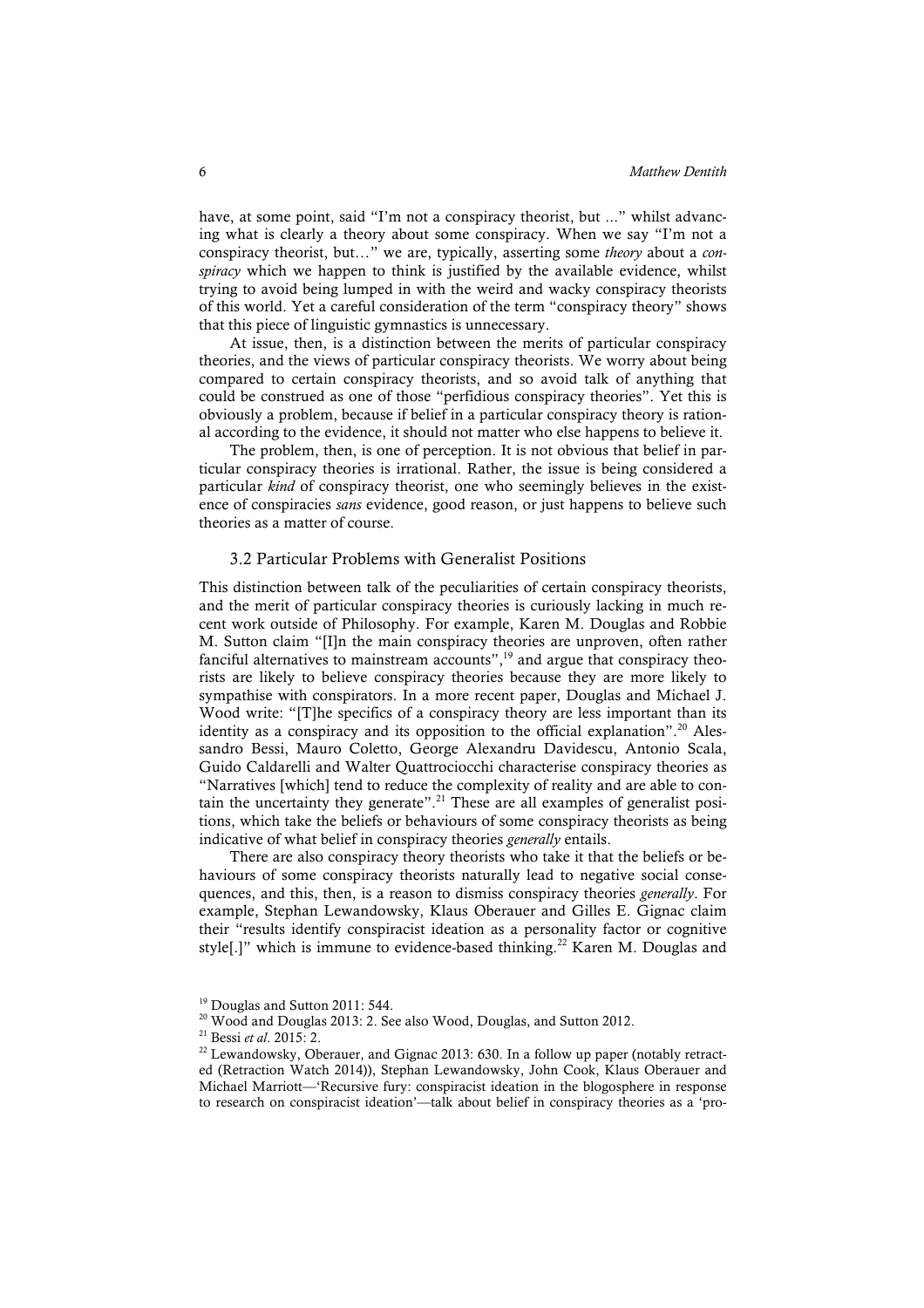Daniel Jolley define conspiracy theories as "[A]ttempts to explain the ultimate causes of events as secret plots by powerful forces rather than as overt activities or accidents".<sup>23</sup> Whilst they admit that there might be positive social consequences to belief in such theories (questioning who the appropriate authorities are for, what counts as evidence, et cetera) they choose to focus their attention on the negative social consequences of belief in conspiracy theories; they effectively analyse conspiracy theories through the lens of pathological belief in conspiracy theories, ignoring that this talk about the special character of *some* conspiracy theorists tells us nothing about the merit of their respective conspiracy theories. Robert Brotherton and Christopher C. French have sought to explain why people believe such theories in terms of the perceived faults of some conspiracy theorists, investigating particular biases towards preferring conspiratorial explanations.<sup>24</sup> Jan-Willem van Prooijen and Michele Acker claim "accumulating research findings reveal a range of detrimental perceptions and behaviors that are associated with conspiracy beliefs, including health problems, decreased civic virtue, hostility, and radicalization".25

All these analyses of belief in conspiracy theories share the same underlying critique that belief in such theories is caused by factors other than arguments and evidence. Yet the arguments are presented as a generalist stratagem: if we can show that *some* conspiracy theorists believe in conspiracy theories for factors other than arguments and evidence, then that somehow shows that conspiracy theories––as a class––are suspect as well. These arguments, then, assume we have grounds to be suspicious of the broad class of conspiracy theories *before analysing whether the grounds for such a suspicion is itself warranted.*

#### 4. A Problem with *Some* Conspiracy Theorists

The most charitable reading of the social science literature is something like this: "Even if we admit belief in particular conspiracy theories can be warranted, we need to respect the notion there exists some kind of pathological belief in such theories". We can call this notion––which describes the supposed pathological belief in conspiracy theories––*Conspiracism*.

*Conspiracism*: The view that *belief* in conspiracy theories is typically due to, or caused by, factors other than there being good arguments or evidence in favour of such theories.

The thesis of Conspiracism is at the heart of the aforementioned critiques of belief in conspiracy theories by social scientists.<sup>26</sup> It is the thesis that we can explain away belief in conspiracy theories with respect to factors not to do with

pensity to explain a significant political or social event as a secret plot by powerful individuals or organizations' (Lewandowsky *et al*. 2013).

<sup>&</sup>lt;sup>23</sup> Douglas and Jolley 2014: 35.

<sup>&</sup>lt;sup>24</sup> Brotherton and French 2014: 238.

<sup>&</sup>lt;sup>25</sup> Prooijen and Acker 2015: 1.

<sup>&</sup>lt;sup>26</sup> Conspiracism might be more charitably captured by talk of certain conspiracy theorists mistakenly weighing, or taking as salient irrelevant evidence with respect to some conspiracy theory. However, the worry expressed by a great many social scientists when they engage in conspiracist-like critiques of belief in conspiracy theories is not so charitable. The aforementioned critiques typically claim that we can explain away belief in conspiracy theories *generally* with attitudes or predispositions, rather than an analysis of whether the conspiracy theory is warranted or unwarranted.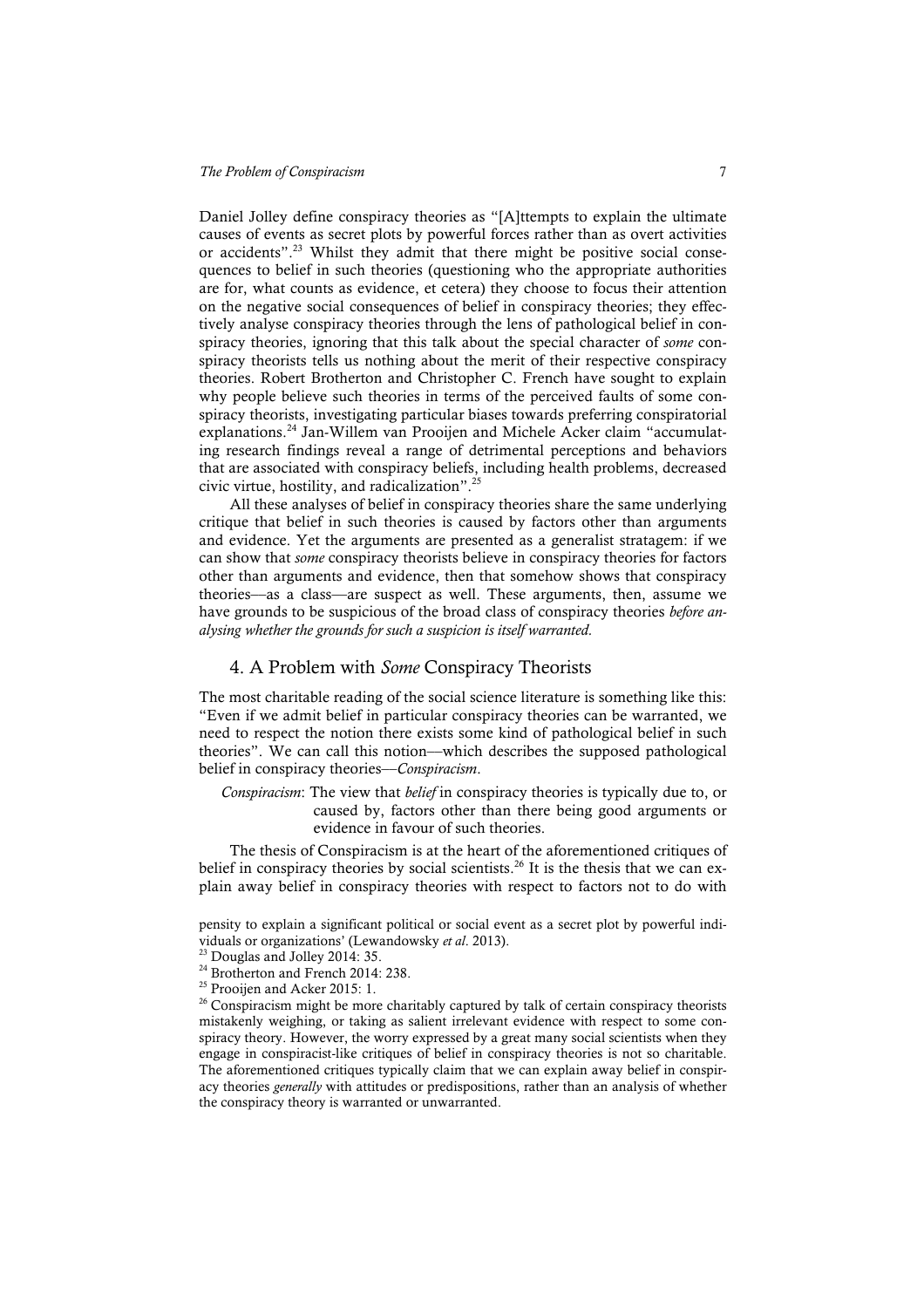whether the conspiracy theory is warranted or unwarranted but, rather, an attitude of believing conspiracy theories without respect to the evidence.<sup>27</sup>

People who suffer from Conspiracism are, then, "conspiracists", and are the kind of people we typically think believe conspiracy theories for factors other than there being good arguments or evidence in favour of them. A conspiracist will always be a conspiracy theorist (since being a conspiracist requires believing some conspiracy theory), but not all conspiracy theorists will turn out to be conspiracists. Calling someone a "conspiracist" is to add a value judgement to the claim they are a conspiracy theorist by also claiming that they have no epistemic reason to believe said theory.

The terms "conspiracism" and "conspiracist", then, reflect the common, pejorative labelling typically associated with conspiracy theories and conspiracy theorists, which typically marks out that both the theory and the theorist are problematic. Perhaps helpfully (although maybe not) the terms "conspiracist" and "conspiracism" are recurrent in the academic literature, which we might be able to exploit to make sense of "We are all conspiracy theorists!" and the notion that "But I'm not one of *those* conspiracy theorists (aka a conspiracist)!"

Yet, if we are to take the thesis of Conspiracism seriously (which is up for debate, as we will see), we must realise that the issue concerns the putative existence of a certain kind of conspiracy theorists, and not necessarily the theories they believe. This is important, because the existing academic literature is largely insensitive to the distinction between the claims of some presumably *wacky* conspiracy theorists, and the larger, more general class of conspiracy theorists (a class Pigden rightly points out we all belong to). Let us then explore, then, the apparent distinction between conspiracy theorists and conspiracists.

#### 5. Gullible Conspiracist Theorists

As we saw earlier, critiques of belief in conspiracy theories in conspiracist terms can be motivated by the thought such belief has negative social consequences–– loss of trust in authority, potential apathy with respect to contemporary political arrangements, and the like––but these consequences may well be rational responses to evidence that the world is more conspired than some would either have us believe or like to think. More troublingly, some of these conspiraciststyle analyses resurrect elements of both Hofstadter's *paranoid style* and Popper's *conspiracy theory of society*, whether or not the authors intend, or are aware of, it. However, if we take seriously the work of Particularists like Coady, Basham, and Pigden (to name but a few), then such generalist critiques of belief in conspiracy theories, especially critiques that posit there are negative consequences to such belief, need to be analysed again.

For example, Jovan Byford presents a Popperian gloss on belief in conspiracy theories, arguing that conspiracists wrongly assume that conspiracies are the motive force in history. <sup>28</sup> Bradley Franks, Adrian Bangerter and Martin W. Bauer characterise belief in conspiracy theories as a "quasi-religious mentality", claiming that belief in conspiracy theories is akin to *magical thinking* and that

<sup>&</sup>lt;sup>27</sup> According to Jack Z. Bratich the term "Conspiracism" became popular in the 1990s, and was a response to the folk-psychology of Hofstadter's *paranoid style*. Conspiraciststyled critiques centered discussion about conspiracy theories with respect to political ideologies, and what might be considered "dangerous" sentiments (Bratich 2008). <sup>28</sup> Byford 2011.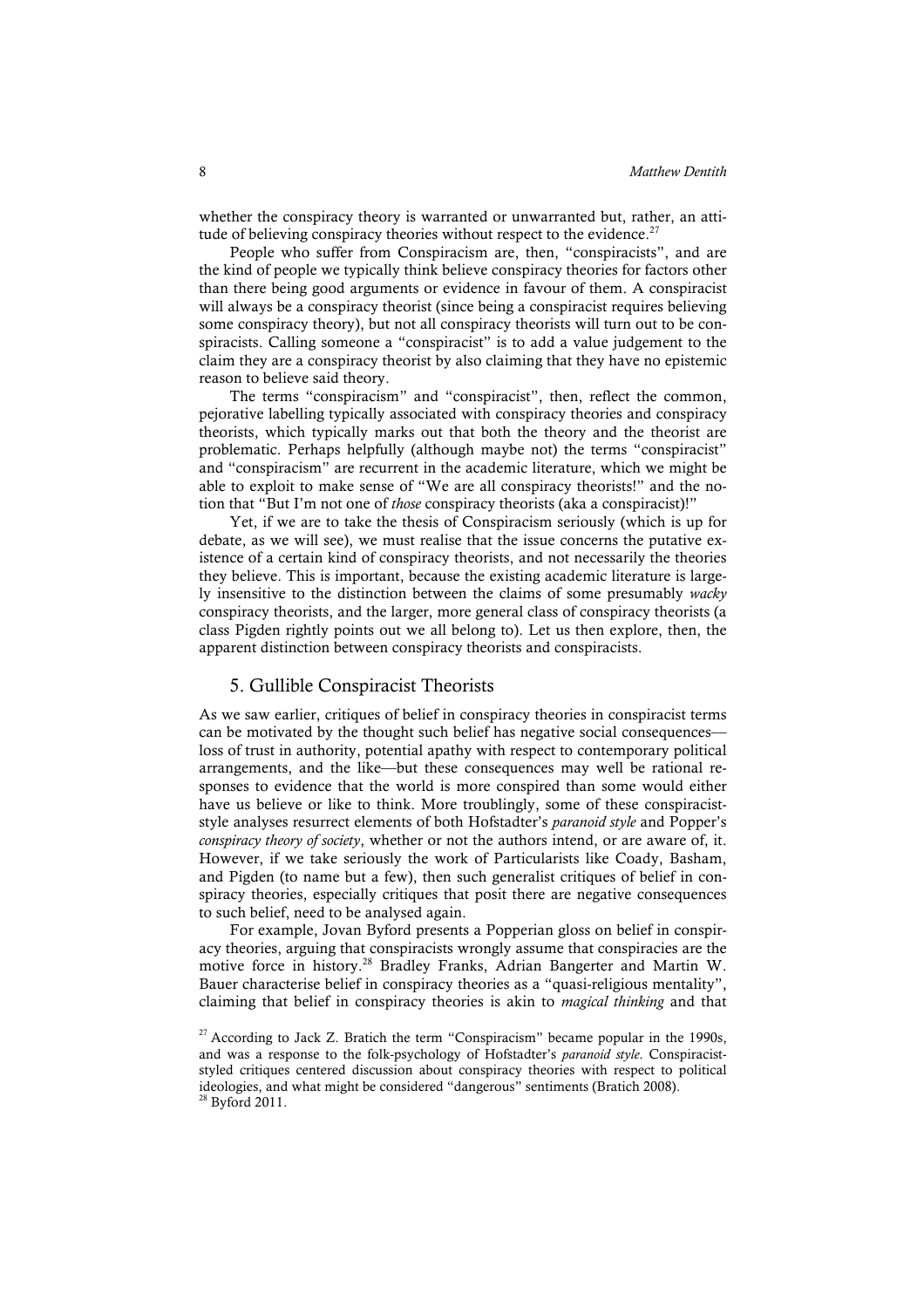such "thinking engenders uncompromising fundamentalism that decrease the prospects of fruitful inter-group dialog", <sup>29</sup> which has shades of Popper's analogy between belief in conspiracy theories and theistic belief.

However, it is the presence of Hofstadter's thesis of the "paranoid style" that continues to rear its head in the dissection of belief in conspiracy theories. For example, Daniel Pipes characterises people who believe in conspiracy theories as being paranoiac in nature, and suffering from some "fear of imaginary conspiracies". <sup>30</sup> Joseph Roisman claims that "conspiratorial allegations filled a psychological need by helping the Athenians to understand and deal with discrepancies between expectations and reality". <sup>31</sup> Michael Barkun argues there is a similarity between paranoia and the plots imagined by conspiracy theorists echoing Hofstadter––and claims that no matter how evidence-based a conspiracy theory might appear to be, "belief in a conspiracy theory ultimately becomes a matter of faith rather than proof".<sup>32</sup> Cass Sunstein and Adrian Vermeule claim that conspiracy theorists suffer from what they call a "crippled epistemology", which causes such theorists to question what should be considered basic sources of knowledge about the world.<sup>33</sup>

Sunstein and Vermeule's idea that conspiracy theorists are somehow crippled in their thinking has been echoed in two pieces by Quassim Cassam, "Bad thinkers"<sup>34</sup> and "Vice Epistemology".<sup>35</sup> Cassam argues that our suspicion of conspiracy theories is justified because conspiracy theorists suffer from epistemic vices: intellectual character traits that impede effective and responsible inquiry. As Cassam puts it: "Intellectual virtues are cognitive excellences, intellectual vices are cognitive defects". <sup>36</sup> Conspiracy theorists––in Cassam's view––suffer *at the very least* from the epistemic vice of gullibility, and possibly are also cynical and prejudiced to boot.

Cassam's argument about the gullibility of conspiracy theorists relies on us getting to know Oliver, his fictional conspiracy theorist. Oliver just happens to be an adherent of the "Inside Job" set of conspiracy theories about the events of  $9/11$ ,  $37$  and he:

spends much of his spare time reading about what he calls the "9/11 conspiracy" and he regards himself as something of an expert in the field of 9/11 studies. He believes that [P] the 9/11 attacks were not carried out by al-Qaeda and the collapse of the World Trade Center towers on 11 September 2001 was caused by explosives planted in the buildings in advance by government agents rather than

<sup>29</sup> Franks, Bangerter and Bauer 2013: 10.

<sup>31</sup> Roisman 2006: 160.

<sup>35</sup> Cassam 2016.

<sup>36</sup> Cassam 2016: 160.

<sup>37</sup> The various "Inside Job" hypotheses claim the U.S. either *made* it happen on purpose (MIHOP), or they *let* it happen on purpose (LIHOP). Either way, the responsible party was the U.S. Government, and the official theory––that Al-Qaeda were behind it––is false.

<sup>30</sup> Pipes 1997: 26.

<sup>32</sup> Barkun 2003: 7.

<sup>&</sup>lt;sup>33</sup> Sunstein and Vermeule 2009. Sunstein and Vermeule want to cure conspiracy theorists via "[C]ognitive infiltration designed to break up the crippled epistemology of conspiracy-minded groups and informationally isolated social networks" (Sunstein and Vermeule 2009: 227). For a lengthy reply to Sunstein and Vermeule's prescription, see Kurtis Hagen's "Is Infiltration of "Extremist Groups" Justified?" (Hagen 2010).

Cassam 2015.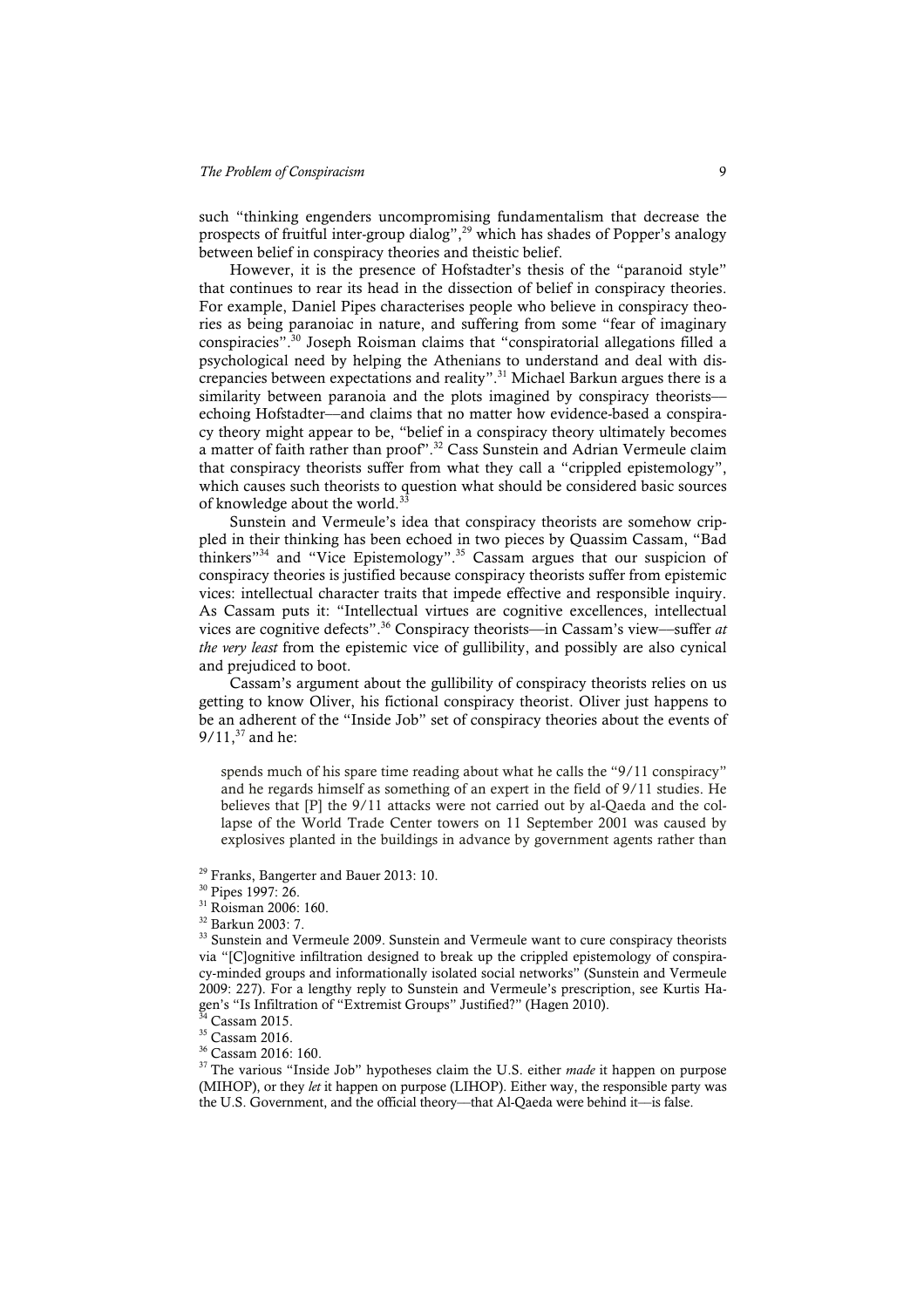by aircraft impacts and the resulting fires. As far as Oliver is concerned, the collapse of the twin towers was an inside job and specifically the result of a controlled demolition (Cassam 2016: 162).

The way Cassam portrays Oliver is interesting: his fictional conspiracy theorist's belief is not based on arguments or evidence, but *merely* an insistence that "it had to be an inside job ... because aircraft impacts couldn't have brought down the towers". <sup>38</sup> Oliver is one of these perfidious conspiracists!

Now, Cassam claims his interest is chiefly concerned with conspiracy theories that are baseless and false, yet he picks as Oliver's chosen topic a conspiracy theory which is not, at first glance, either baseless or false.<sup>39</sup> No matter what we believe about the plausibility or warrant of the various Inside Job hypotheses, even the most cursory examination of 9/11 conspiracy theories will provide you with numerous examples of conspiracy theorists who use sophisticated arguments, and interesting pieces of evidence to show up the official theory.<sup>40</sup>

The problem is this: it is just not obvious that proponents of such views are gullible in the sense Cassam would have us believe. While people like Oliver may well exist in the community of people who treat claims about 9/11 being an inside job seriously, it is more accurate to say they are––first and foremost–– people who are gullible who––secondly––just happen to be conspiracy theorists.<sup>41</sup> It is not clear that Oliver is gullible simply because he is a conspiracy theorist; it is just as likely he is a conspiracy theorist *who just happens to be gullible*. This is a problem because Cassam's argument relies on characterising the adherents of such theories—the general class of 9/11 inside job conspiracy theorists––as being all like his fictional, deliberately conspiracist creation.

It is not clear, then, that Cassam's Oliver is a typical *9/11 Inside Job conspiracy theorist*, let alone a typical conspiracy theorist *in general*. Then again, Oliver is not a real person; Cassam has created him in order to prove a point, going to no lengths whatsoever to show that Oliver is a typical of his kind. Whilst Cassam cites Oliver as a "concrete example", <sup>42</sup> he later admits his position can be criticised on the grounds that Oliver is "a fictional case and that while it is open to me to stipulate that Oliver believes what he believes about 9/11 because of his traits of character, nothing follows about the viability of such explanations in the real world".<sup>43</sup> Cassam argues his construal of Oliver fits with the research on belief in conspiracy theories coming out of social psychology, yet one cannot help but think Cassam is constructing a psychological portrait of Oliver to fit that

<sup>38</sup> Cassam 2015.

<sup>&</sup>lt;sup>39</sup> Indeed, as Simon Locke has argued, even experts disagree on what counts as clearly plausible, implausible, baseless, or false when it comes to particular conspiracy theories (Locke 2009).

 $40$  The official theory of the events of 9/11 is also a conspiracy theory, at least with respect to the definition of such theories defended in this paper. It was the result of secretive activity undertaken by a group of plotters, to wit the Al-Qaeda terrorists.

<sup>&</sup>lt;sup>41</sup> Cassam's view is a notably retrograde version of Hofstadter "paranoid style". As Jack Z. Bratich has argued, Hofstadter talks about the paranoid style as *mimicking rational thought* (Bratich 2008: 32). However, Cassam presents people like Oliver as not even advancing arguments for their conspiracy theories, which makes Cassam's conclusion terribly trivial.

<sup>42</sup> Cassam 2016: 161.

<sup>43</sup> Cassam 2016: 170.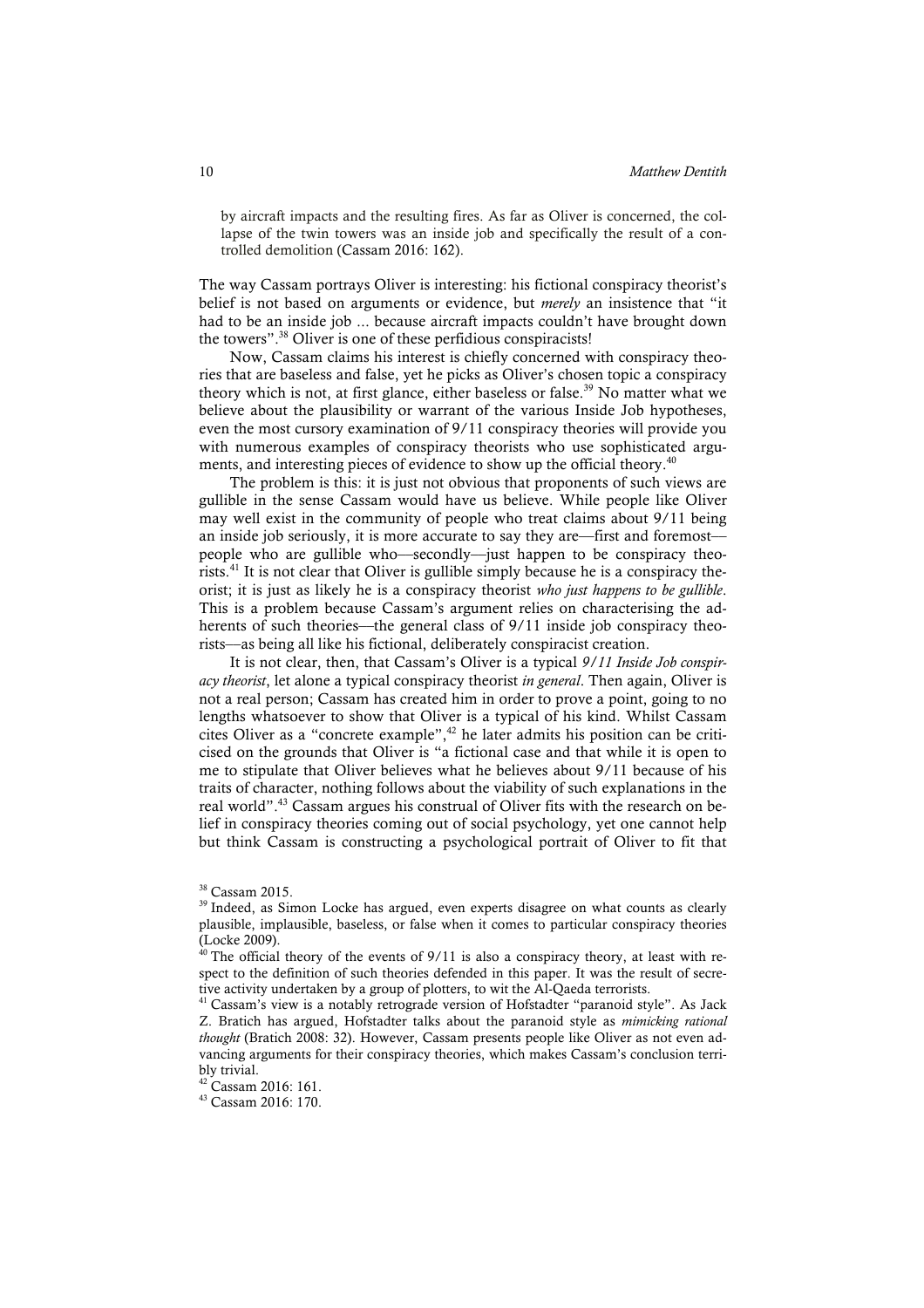work, all in order to bolster his own case. Certainly, claiming "My fictional creation resembles work in another field" does not, in turn, tell us that his construal of an archetypal conspiracy theorist is the best. Indeed, it suggests Cassam simply shares with the aforementioned social psychologists the same views on those "pernicious" conspiracy theorists.<sup>44</sup>

Indeed, throughout both papers Cassam uses the existence of the fictional Oliver to charge conspiracy theorists as gullible. Of Oliver he says that:

•"[H]e thinks that 9/11 was an inside job because he is gullible in a certain way".

•"[H]e is the last person to recognise that he believes what he believes about 9/11 because he is gullible".

•"To describe Oliver as gullible or careless is to say something about his intellectual style or mind-set–for example, about how he goes about trying to find out things about events such as 9/11".

•"Oliver is gullible because he believes things for which he has no good evidence, and he is closed-minded because he dismisses claims for which there is excellent evidence". 45

Cassam repeatedly characterises Oliver as gullible in order to appeal to our intellectual vanity. We do not believe such theories, so those who do––like Oliver–– must suffer from epistemic vices. Yet Cassam's argument suffers from two, obvious faults.

- 1. The idea conspiracy theorists are, generally, gullible is the product of Cassam's prejudices about certain conspiracy theorists, rather than something which follows from his arguments about belief in conspiracy theories, and
- 2. People are just as likely to be sceptical towards conspiracy theories because conspiracy theory theorists––like Cassam––keep telling them they are unwarranted as they are to have investigated said theories for themselves (and, presumably, found them generally wanting).

Cassam ends up using what is, in essence, a rhetorical move in order to get to a pre-ordained conclusion. By defining Oliver as a being a particular kind of problematic conspiracy theorist––the putative "conspiracist"––Cassam attempts to derive the more general claim that belief in conspiracy theories is predicated by intellectual vice. However, if this is a vice associated with belief in conspiracy theories, it is a vice suffered only by *some* conspiracy theorists. We are the ones who would be gullible—indeed, very gullible—if we believed conspiracy theorists *generally* suffer from epistemic vices. Cassam's argument would only stand if he restricted his talk of epistemic vices to the set of *problematic* conspiracy theorists. However, if Cassam were only to focus on these putative conspiracists, his general argument about the dangers of belief in conspiracy theories would be seen for what it is, an overstatement.<sup>46</sup> Indeed, Cassam's strident insistence

<sup>&</sup>lt;sup>44</sup> In early 2015 Cassam described Oliver as someone who researched his 9/11 conspiracy theories, (Cassam 2015) but, a year later, anything remotely resembling an epistemic virtue (for example, engaging in research) has been dropped from Oliver's description; Cassam seemingly has dumbed down his fictional conspiracy theorist in order to support his conclusions.

 $45$  Cassam 2015.

<sup>46</sup> Cassam––like Sunstein and Vermeule––advocates a cure for belief in conspiracy theories; his prescription is to encourage virtue epistemology in the education system, and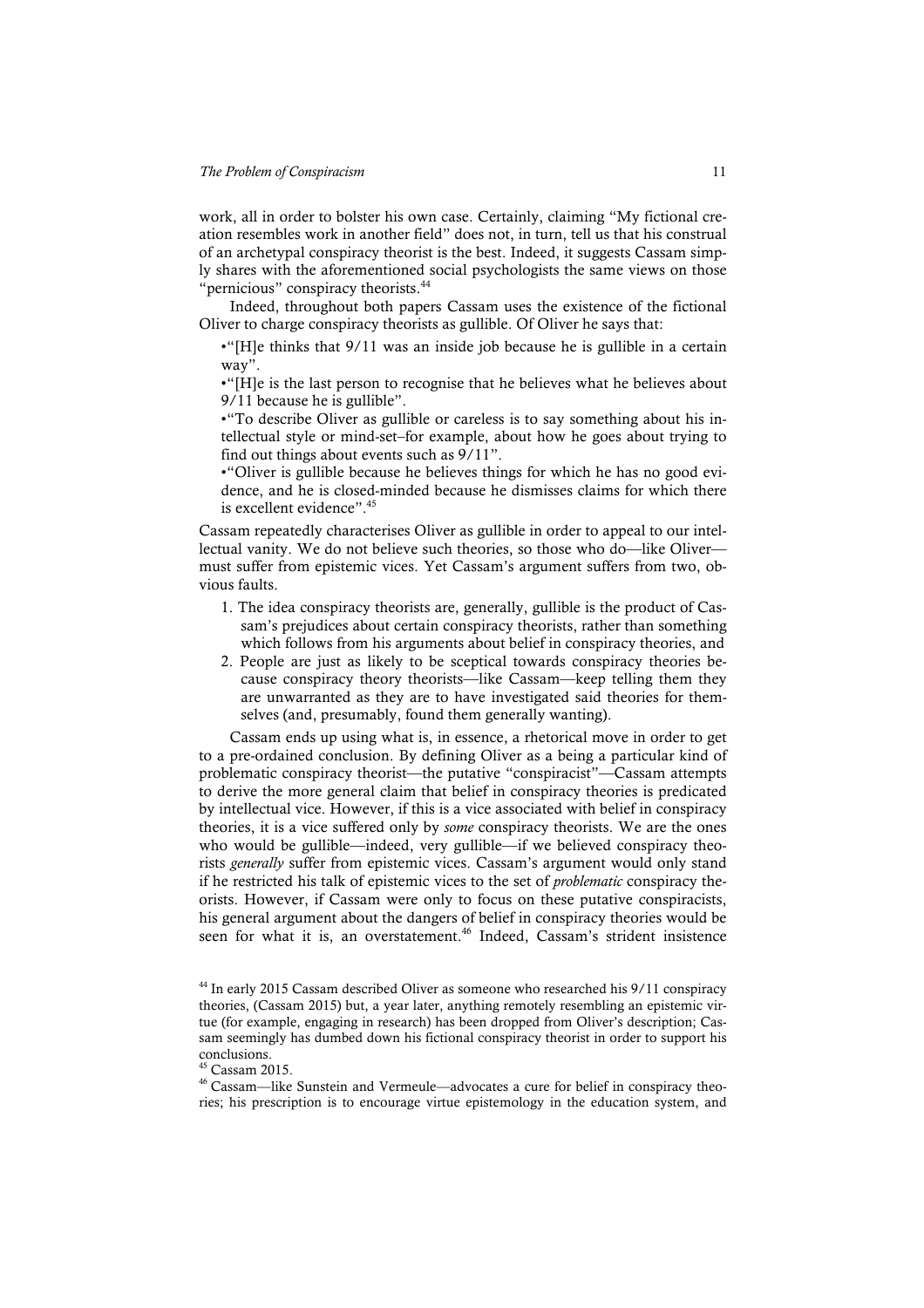about the necessity that the only proper explanation of Oliver's belief in some conspiracy theory about 9/11 is gullibility seems itself to be the product of the intellectual character trait of *dogmatism*, an epistemic vice.<sup>47</sup>

### 6. The Problem of Conspiracism

Recall Pigden's adage: if we are politically or historically literate, then we are all conspiracy theorists of some stripe. So, why then are we so sceptical of conspiracy theorists *and the theories they believe?* Is the generalist position that informs arguments for scepticism of conspiracy theories merely motivated by the suspicion that *some* conspiracy theorists are weird? Are we just mistaking Conspiracism––a thesis that describes a potentially problematic kind of belief in conspiracy theories expressed by *some* conspiracy theorists––with belief in conspiracy theories generally? If that is the case, surely such conspiracy theory theorists should restrict their talk to this subset of conspiracy theorists––the putative conspiracists––who typically believe conspiracy theories *for reasons other than arguments and evidence*? That is to say, they should adopt a particularist position, and talk about the problems of belief for *particular* conspiracy theorists, rather than turning said worries into a scepticism of conspiracy theories generally.

The problem is that what constitutes talk of conspiracist ideation in the academic literature is much too broad; belief in conspiracy theories gets characterised by what we have called here "conspiracism", and so conspiracy theorists are taken to be *de facto* examples of conspiracists. Now, while we might be able to single out a sub-set of conspiracy theorists who believe conspiracy theories for reasons other than arguments and evidence, the existence of such conspiracy theorists––the class of conspiracists––tells us nothing particularly interesting about belief in conspiracy theories *generally*. It is not obvious *all* conspiracy theorists are conspiracists, let alone that there really are many, if any, conspiracists.

If we end up assuming belief in conspiracy theories is irrational or pathological because *particular* conspiracy theorists appear to be irrational, or have some psychological predisposition to believe conspiracy theories, then we are performing our analysis back-to-front. We should not associate belief in conspiracy theories generally with a mere subset of believers in conspiracy theories, the putative conspiracists. While there is room for discussion about, say, the psychology of certain kinds of conspiracy theorists, we should not let theses about a subset of conspiracy theorists intrude on a discussion of conspiracy theories generally.<sup>48</sup>

The problem here is this: if we talk about the general class of conspiracy theorists as being *merely* conspiracists, then we end up mistaking potential problems with belief in *particular* conspiracy theories by certain conspiracy theorists with talk of problems with belief in conspiracy theories *generally*. As such, worries about examples of seemingly weird conspiracy theorists––alleged conspirac-

teaching students that political piety (a term I borrow from Basham 2011: 55) is an epistemic good (Cassam 2015).

<sup>&</sup>lt;sup>47</sup> For another critique of Cassam, see Pigden 2016.

<sup>&</sup>lt;sup>48</sup> Peter Knight argues that critiques of belief in conspiracy theories in conspiracist terms seem to suffer from the faults of Conspiracism itself, as Conspiracism ends up not just being an ideology conspiracists suffer from, but a "mysterious force with a hidden agenda that takes over individual minds and even whole societies" (Knight 2000: 7).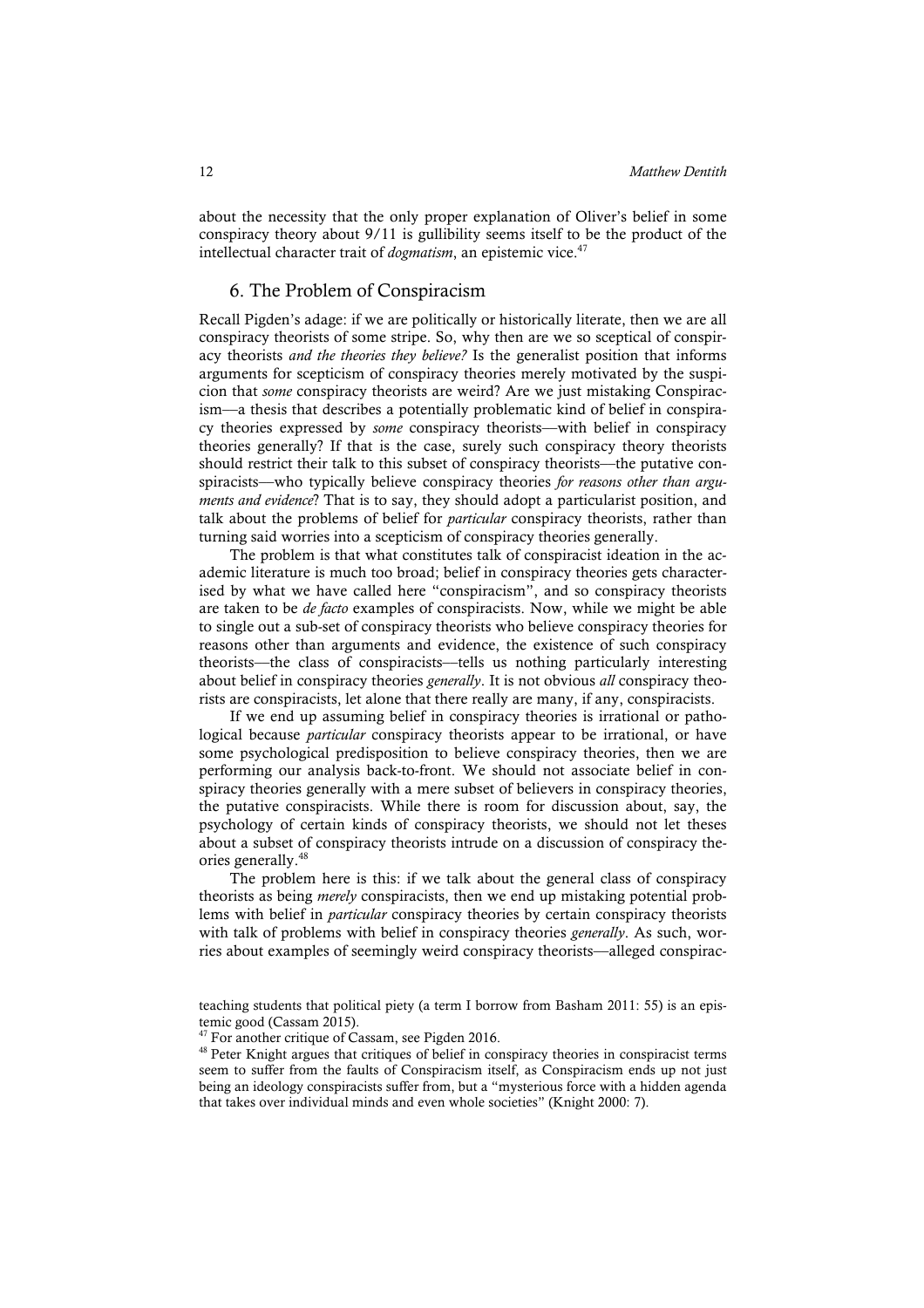ists like Icke and Jones (or even Cassam's fictional "Oliver")––tell us little about the merits, or lack thereof, of their conspiracy theories.

There are two issues at stake here, and unrestricted talk about belief in conspiracy theories as conspiracist in nature confuses the matter. The first issue is the question of when is belief in a particular conspiracy theory warranted or unwarranted? The second issue is whether *some* conspiracy theorists believe conspiracy theories regardless of the evidence? Focussing solely on the second issue *without considering the first* is––it seems––a curious fault of many a conspiracy theory theorist.

This, then, is evidence of a curious double-standard in the literature when it comes to talk about conspiracy theories. For example, it would be silly to tar the thesis of atheism with the facile arguments of certain atheists, who might have been *merely* socially conditioned to be atheists, or turn out to have certain psychological attitudes which makes them think that god (or the gods) do not exist. After all, the truth or falsity of the thesis of atheism is a fact *independent of what we believe about the world*. Either there are gods, or there are not. What makes atheism a rational or reasonable belief for individuals to hold depends on both the available evidence and arguments, rather than the views of actual atheists. Yes, there are what we might call "unreflective atheists"—whose atheism is, say, political rather than epistemic—yet this should not count against the thesis of atheism. In the same way, what makes a conspiracy theory a reasonable belief for someone to hold depends on the arguments and evidence the conspiracy theorist is able to produce. We should not just dismiss questions about the merit of some conspiracy theory *merely* because of the existence of conspiracists.

# 7. Stipulating Conspiracism

So, how seriously should we take the thesis of Conspiracism? Certainly, it describes a *potential* kind of pathological belief in conspiracy theories, but "potential" is the operative term here. It would be a mistake to assume there is something special about the possibility that some belief in conspiracy theories is predicated on factors other than arguments and evidence. As we saw with the example of the unreflective atheist, people sometimes just believe things without adequate justification. The question, surely, is why would we hold people to a higher standard when it comes to belief in conspiracy theories than we do the holders of other views, or theories?

For example, it is possible to be a conspiracist about perfectly legitimate, and warranted conspiracy theories. Perhaps you irrationally hate Messrs. Blair and Bush, and thus adopt the view that the stated reason for the invasion of Iraq in 2003––to stop the manufacture of Weapons of Mass Destruction––was the product of a disinformation campaign. You would be right, but if your only reason to endorse this particular conspiracy theory was irrational hatred (and not actual evidence) your belief looks conspiracist in nature, rather than the product of healthy conspiracy theorising.

As such, one potential objection to this talk of Conspiracism is that most of us turn out to be conspiracists of some sort. We might think there are two problems here:

*Problem one:* If we define a conspiracist as "someone who believes a conspiracy theory for factors other than there being good arguments or evidence", then it might turn out we are all conspiracists.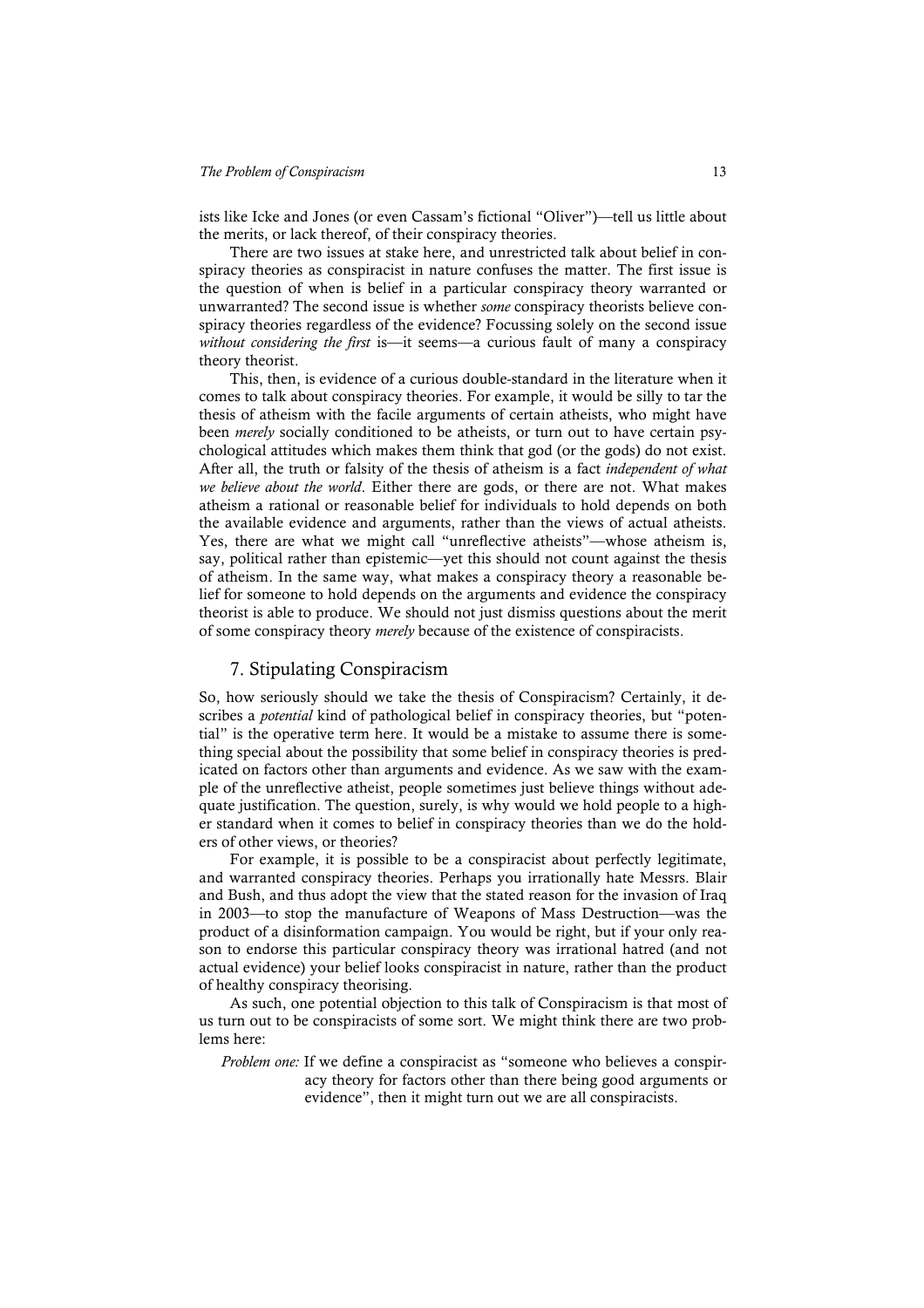Most psychologists and philosophers are happy to endorse some version of the following proposition: a great many (if not all) of us hold one belief that we think is true, but for which we lack justification. Justifying our beliefs can be difficult, and many of us believe a number of things that, if challenged, turn out to be unjustified.

For example, a friend keeps telling me that the Gulf of Tonkin incident is a real example of a false flag operation (and thus a conspiracy). I trust them, because they seem like an authoritative source. However, it is quite possible I do not have sufficient justification to trust my friend on this; maybe he has a long history of lying, and even goes so far to create or edit web pages to provide "evidence" for his theories. My belief that the Gulf of Tonkin incident is a false flag may well be one that makes me a conspiracist because I believe the conspiracy theory *despite a lack of adequate justification*.

Note that this particular problem has an interesting corollary: I can be a conspiracist with respect to one conspiracy theory, and be a perfectly normal conspiracy theorist with respect to some other. If we add to this analysis the idea we are all conspiracy theorists of some stripe (*à la* Pigden), then it seems probable (but not necessary) many of us are also conspiracists about at least one conspiracy theory that we believe.

*Problem two:* If we define a conspiracist as "someone who believes a conspiracy theory for factors other than there being good arguments or evidence", then it might turn out there aren't many conspiracists.

A common refrain when discussing conspiracy theories is the claim people believe them for any old reason. However, even a cursory analysis of what conspiracy theorists actually say in support of their theories indicates that they often have quite well-developed arguments for their theories. Richard Gage––a prominent advocate of one of the 9/11 Inside Job hypotheses––has detailed, even sophisticated arguments pertaining to the hypothesis that the Twin Towers were destroyed by a controlled demolition. We might, on close inspection, find fault in his reasoning, but his arguments are not baseless or false in any obvious sense.

As such, one worry about how talk of Conspiracism is being framed here is that many of the conspiracy theorists people might take to be quintessential conspiracists just turn out, on closer inspection, to be normal conspiracy theorists. If their theories are unwarranted, then it is because the arguments in favour of them suffer from problems of validity or soundness in a non-trivial (i.e. not immediately obvious) sense.

Problem one describes what we might deem a specific problem: depending on the conspiracy theory I might turn out to be a conspiracist in one case, and a conspiracy theorist in another. Problem two describes a general problem: as defined, there might not be many, if any, conspiracists. Yet both are bullets we need to bite; it may turn out that there are not that many conspiracists, or if conspiracists exist, most of us will turn out to be one. As long as we are aware of these issues, we can proceed to analyse belief in conspiracy theories, and ask whether Conspiracism is something we need to take into account when analysing the beliefs of individual conspiracy theorists and their particular conspiracy theories.

After all, despite what doubts we might have about construing belief in conspiracy theories *generally* in conspiracist terms, it may still be useful to study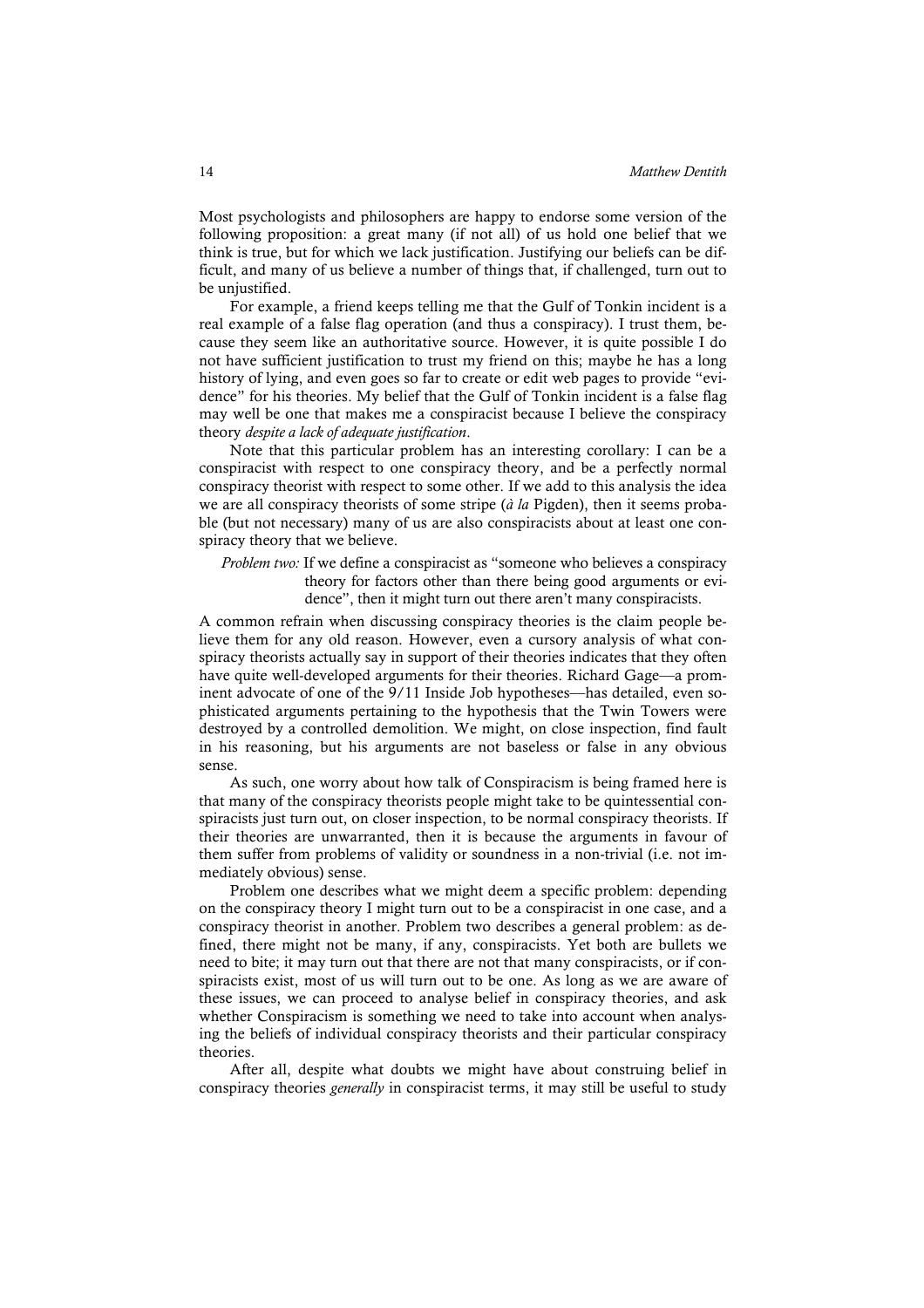#### *The Problem of Conspiracism* 15

Conspiracism and putative conspiracists, given that such a study may well explain particular cases of weird belief in conspiracy theories. Working out why *some* conspiracy theorists––the putative conspiracists––might believe conspiracy theories for factors other than evidence and arguments could be informative. This would especially be the case if we could then link the explanation of conspiracist beliefs to cases where people also believe other theories for factors other than evidence and arguments.

It might also be the case that once we investigate Conspiracism, it will turn out to be a fairly useless thesis, especially if there are not many (if any) actual conspiracists. However, if we are going to treat the thesis of Conspiracism seriously—and investigate it––we need to keep in mind that conspiracists are simply one kind of conspiracy theorist. The putative existence of such conspiracists does not tell us that belief in conspiracy theories *generally* is problematic. The question should be "When, if ever, is a conspiracy theorist a conspiracist?" rather than presupposing that conspiracy theorists suffer from conspiracist ideation.

#### 8. Conclusion

Conspiracy theorists––like most people––typically form their beliefs on the basis of the arguments and evidence available to them. Whilst there are some cases of seemingly irrational, or even pathological belief in conspiracy theories, the existing academic literature is often insensitive to the distinction between claims about the problems of *certain* conspiracy theorists, and claims about the rationality of belief in conspiracy theories generally. This has resulted in the masking of a sly shift of the burden of proof from conspiracy theory theorists on to the pejoratively labelled "conspiracy theorists": rather than requiring conspiracy theory theorists to support their assertion that belief in conspiracy theories is––in fact–– suspicious, talk of Conspiracism effectively requires conspiracy theorists to say "But, I'm not a conspiracy theorist!" in order to avoid being charged with acting irrationally, or suffering from some psychological defect.

We can avoid this unfortunate situation if we recognise that the problem if indeed it is a problem––is merely found in a *subset* of conspiracy theorists, the so-called "conspiracists". We would then be able to accommodate the conspiracist-style literature of much of the social sciences, without automatically buying into a pejorative gloss on belief in conspiracy theories generally.

My argument, then, provides additional support for Particularism with respect to conspiracy theories. By diagnosing what is really happening with much work in the social sciences, which mistakes Conspiracism––a thesis about *some* conspiracy theorists––for belief in conspiracy theories generally, we can show why Particularism about conspiracy theories is preferable. So, if someone alleges a conspiracy has occurred, we should examine the evidence for that conspiracy theory. Conspiracy theories are not the problem; conspiracism *might be*, especially if we end up construing belief in conspiracy theories solely in terms of the conspiracists.<sup>49</sup>

<sup>49</sup> Thanks to Brian L. Keeley, Edmund King, Justine Kingsbury, Lee Basham, Martin Orr, Richard G Ellefritz, Tiddy Smith, and Victoria Cockle for feedback on earlier versions of this paper.

Matthew R. X. Dentith was supported by a fellowship at the Research Institute of the University of Bucharest (ICUB).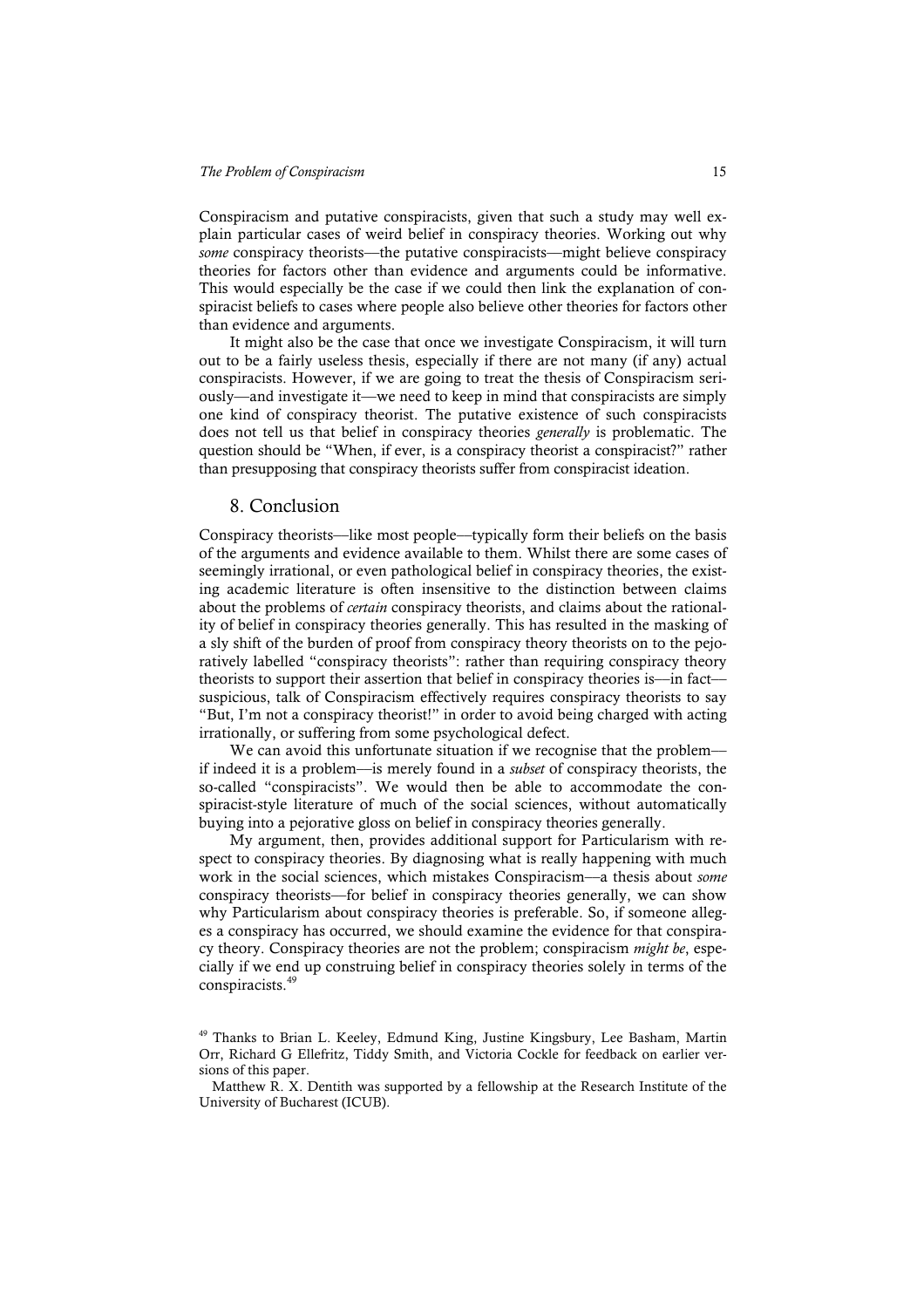#### References

- Barkun, M. 2003, *A Culture of Conspiracy: Apocalyptic Visions in Contemporary America*, Berkeley: University of California Press.
- Basham, L. 2017, "Joining the Conspiracy", *Argumenta*.
- Basham, L. 2011, "Conspiracy Theory and Rationality", in Jensen, C. and Harré, R. (eds.), *Beyond Rationality*, Newcastle on Tyne: Cambridge Scholars Publishing, 49-87.
- Bessi, A., Coletto, M., Davidescu, G.A., Scala, A., Caldarelli, G. and Quattrociocchi, W. 2015, "Science vs Conspiracy: Collective Narratives in the Age of Misinformation", *PLOS One*, February, 1-17. doi:10.1371/journal.pone.0118093
- Bratich, J.Z. 2008, *Conspiracy Panics: Political Rationality and Popular Culture*, New York: State University of New York Press.
- Brotherton, R., and French, C.C. 2014. "Belief in Conspiracy Theories and Susceptibility to the Conjunction Fallacy", *Applied Cognitive Psychology*, 28: 238-48. doi:10.1002/acp.2995
- Buenting, J. and Taylor, J. 2010, "Conspiracy Theories and Fortuitous Data", *Philosophy of the Social Sciences*, 40, 4, 567-78. doi:10.1177/0048393109350750
- Byford, J. 2011, *Conspiracy Theories: A Critical Introduction*, London: Palgrave Macmillan.
- Cassam, Q. 2015, "Bad Thinkers", *Aeon*, March. http://aeon.co/magazine/philoso phy/intellectual-character-of-conspiracy-theorists/.
- Cassam, Q. 2016, "Vice Epistemology", *The Monist*, 99, 159-80. doi:10.1093/monist /onv034
- Coady, D. 2007, "Are Conspiracy Theorists Irrational?", *Episteme*, 4, 2, 193-204.
- Coady, D. 2012, *What to Believe Now: Applying Epistemology to Contemporary Issues*, Chichester: Wiley-Blackwell.
- Dentith, M.R.X. 2016, "When Inferring to a Conspiracy Might Be the Best Explanation", *Social Epistemology*, 30 (5-6), 572-91. doi:10.1080/02691728.2016.1172362
- Douglas, K.M. and Jolley, D. 2014, "The Social Consequences of Conspiracism: Exposure to Conspiracy Theories Decreases Intentions to Engage in Politics and to Reduce One's Carbon Footprint", *British Journal of Psychology*, 105, 35-56. doi:10.1111/bjop.12018
- Douglas, K.M. and Sutton, R.M. 2011, "Does It Take One to Know One? Endorsement of Conspiracy Theories Is Influenced by Personal Willingness to Conspire", *British Journal of Social Psychology*, 50, 544-52. doi:10.1111/j.2044-8309. 2010.02018.x
- Franks, B., Bangerter, A., and Bauer, M.W. 2013, "Conspiracy Theories as Quasi-Religious Mentality: An Integrated Account from Cognitive Science, Social Representations Theory, and Frame Theory", *Frontiers in Psychology*, 4, 242, 1-12. doi:10.3389/fpsyg.2013.00424.
- Hagen, K. 2010, "Is Infiltration of 'Extremist Groups' Justified?", *International Journal of Applied Philosophy*, 24, 2, 153-68.
- Hofstadter, R. 1965, *The Paranoid Style in American Politics*, *and Other Essays*, New York: Knopf.
- Keeley, B.L. 2007, "God as the Ultimate Conspiracy Theorist", *Episteme*, 4, 2, 135-49.